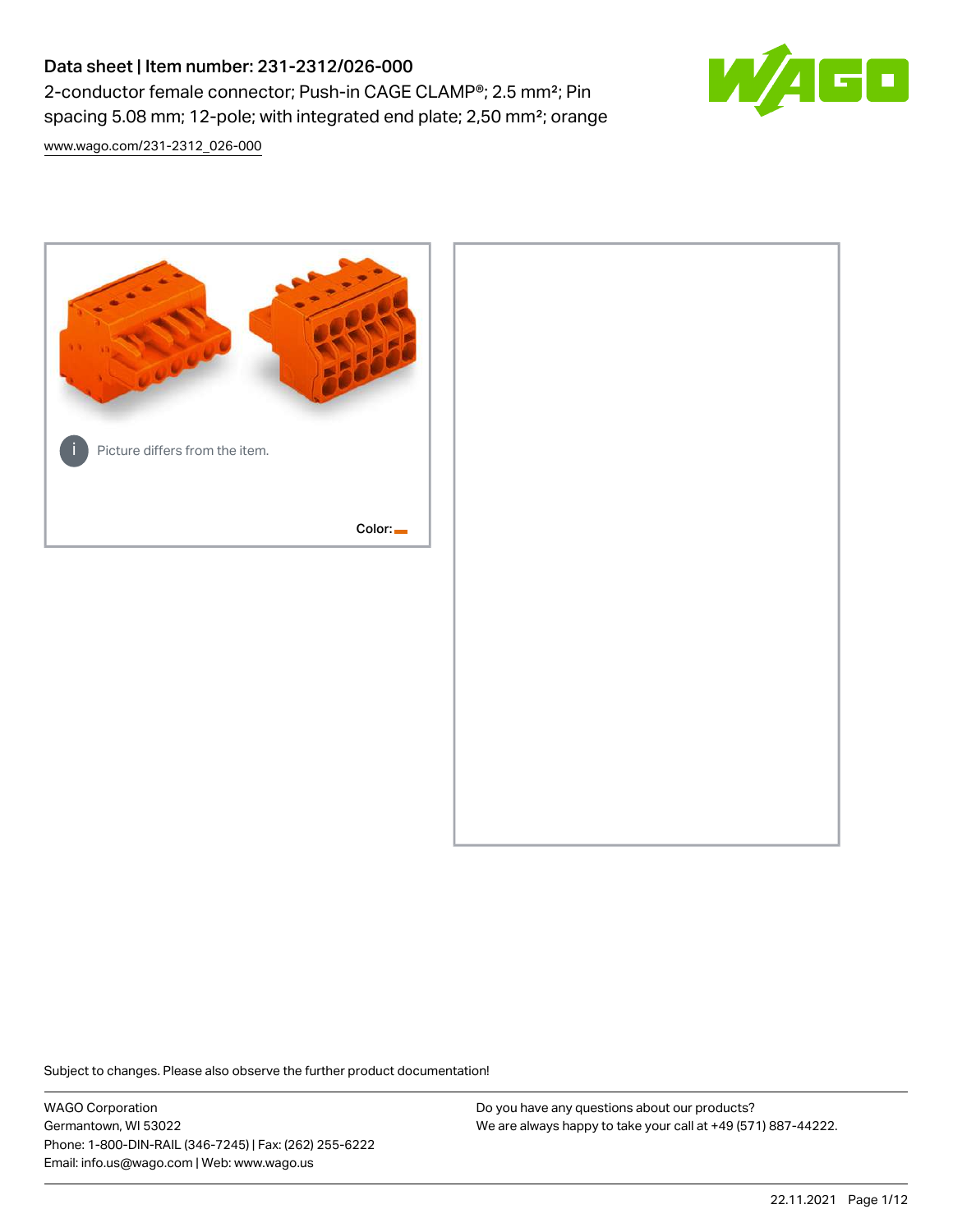

Dimensions in mm

 $L =$  (pole no.  $-2$ ) x pin spacing + 10 mm

2- to 3-pole female connectors – one latch only

#### Item description

- **Universal connection for all conductor types**
- **Two conductor entries per pole**
- $\blacksquare$ For looping through power or data buses
- $\blacksquare$ Bus connection is retained, even when unmated
- $\blacksquare$ Push-in termination of solid and ferruled conductors
- $\blacksquare$ With coding fingers

Subject to changes. Please also observe the further product documentation!

WAGO Corporation Germantown, WI 53022 Phone: 1-800-DIN-RAIL (346-7245) | Fax: (262) 255-6222 Email: info.us@wago.com | Web: www.wago.us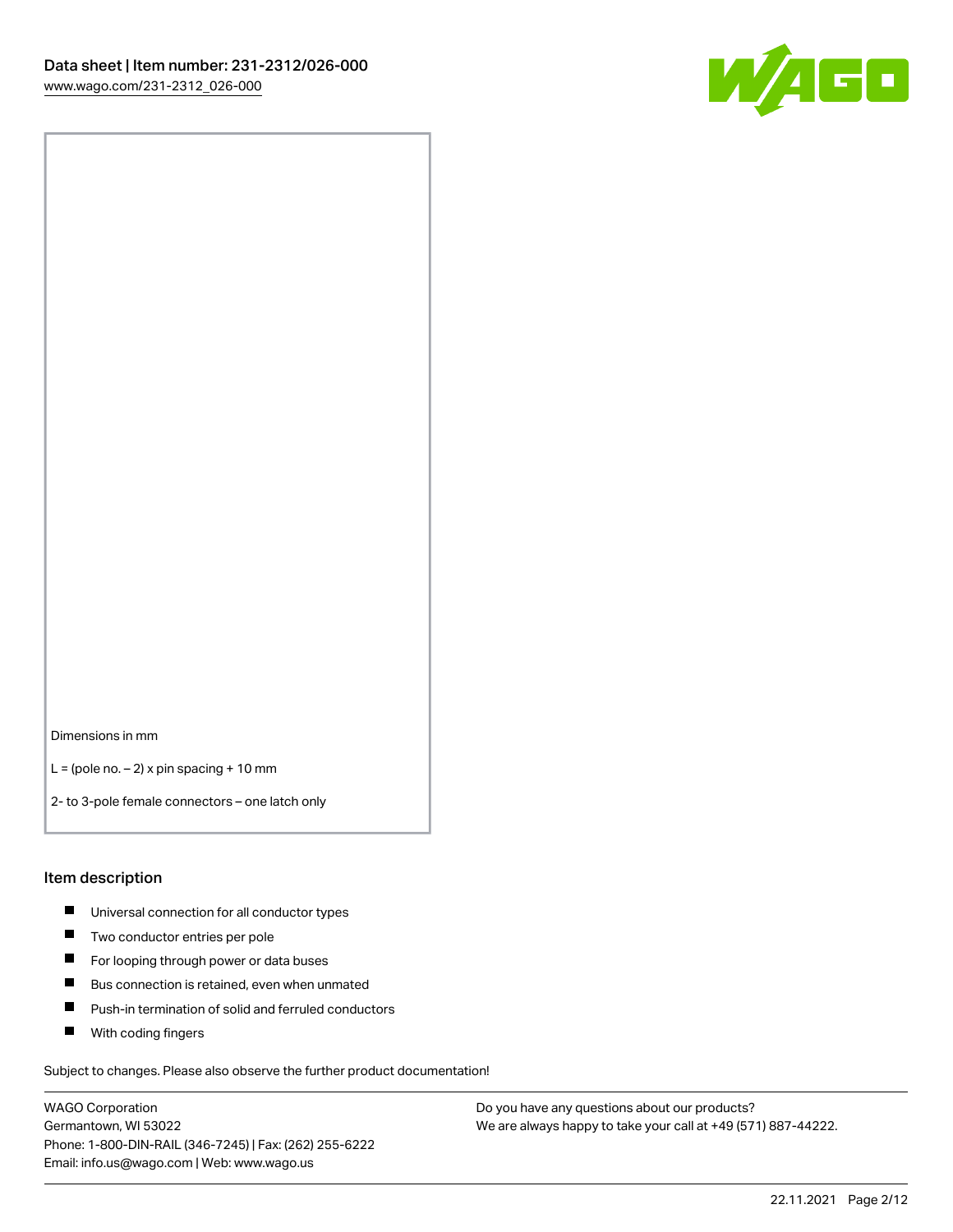

#### Data Notes

| .                    |                                                                                                                                                                                                                                                                                                                                   |
|----------------------|-----------------------------------------------------------------------------------------------------------------------------------------------------------------------------------------------------------------------------------------------------------------------------------------------------------------------------------|
| Safety information 1 | The MCS-MULTI CONNECTION SYSTEM includes connectors<br>without breaking capacity in accordance with DIN EN 61984. When<br>used as intended, these connectors must not be connected<br>/disconnected when live or under load. The circuit design should<br>ensure header pins, which can be touched, are not live when<br>unmated. |
| Variants:            | Gold-plated or partially gold-plated contact surfaces<br>Other versions (or variants) can be requested from WAGO Sales or<br>configured at https://configurator.wago.com/                                                                                                                                                         |

### Electrical data

### IEC Approvals

| Ratings per                 | IEC/EN 60664-1                                                        |
|-----------------------------|-----------------------------------------------------------------------|
| Rated voltage (III / 3)     | 320 V                                                                 |
| Rated surge voltage (III/3) | 4 <sub>k</sub> V                                                      |
| Rated voltage (III/2)       | 320 V                                                                 |
| Rated surge voltage (III/2) | 4 <sub>k</sub> V                                                      |
| Nominal voltage (II/2)      | 630 V                                                                 |
| Rated surge voltage (II/2)  | 4 <sub>k</sub> V                                                      |
| Rated current               | 16A                                                                   |
| Legend (ratings)            | $(III / 2)$ $\triangle$ Overvoltage category III / Pollution degree 2 |

### UL Approvals

| Approvals per                  | UL 1059 |
|--------------------------------|---------|
| Rated voltage UL (Use Group B) | 300 V   |
| Rated current UL (Use Group B) | 20 A    |
| Rated voltage UL (Use Group D) | 300 V   |
| Rated current UL (Use Group D) | 10 A    |

#### Ratings per UL

| Rated voltage UL 1977 | 600 V |
|-----------------------|-------|
| Rated current UL 1977 | 20A   |

Subject to changes. Please also observe the further product documentation!

WAGO Corporation Germantown, WI 53022 Phone: 1-800-DIN-RAIL (346-7245) | Fax: (262) 255-6222 Email: info.us@wago.com | Web: www.wago.us Do you have any questions about our products? We are always happy to take your call at +49 (571) 887-44222.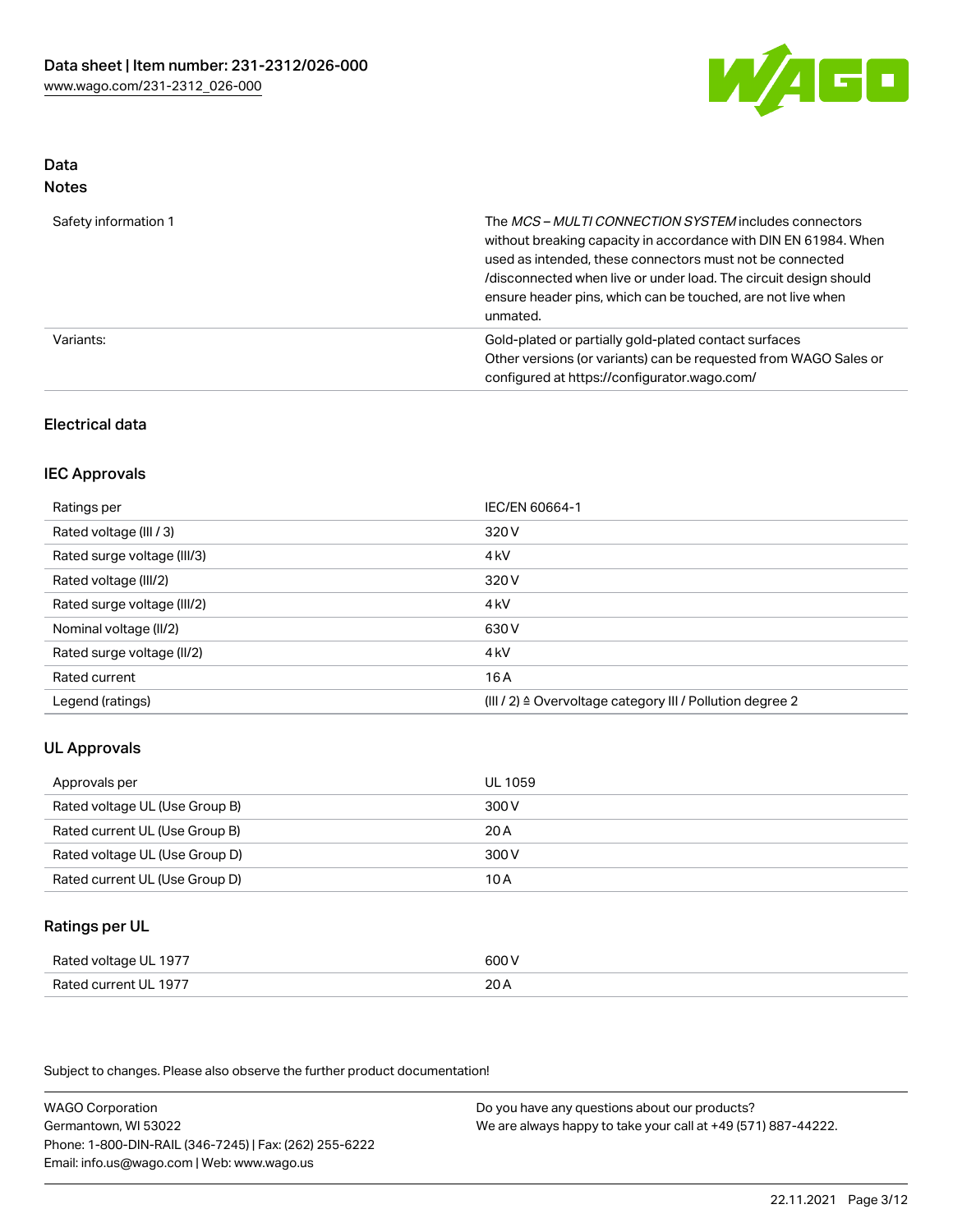

### CSA Approvals

| Approvals per                   | CSA   |
|---------------------------------|-------|
| Rated voltage CSA (Use Group B) | 300 V |
| Rated current CSA (Use Group B) | 15 A  |
| Rated voltage CSA (Use Group D) | 300 V |
| Rated current CSA (Use Group D) | 10 A  |

### Connection data

| Total number of connection points | 24 |
|-----------------------------------|----|
| Total number of potentials        |    |
| Number of connection types        |    |
| Number of levels                  |    |

### Connection 1

#### Connection technology **Push-in CAGE CLAMP<sup>®</sup>**

| ັ                                                 | Push-in CAGE CLAMP                     |
|---------------------------------------------------|----------------------------------------|
| Actuation type                                    | Operating tool                         |
| Solid conductor                                   | $0.22.5$ mm <sup>2</sup> / 24  12 AWG  |
| Fine-stranded conductor                           | $0.2$ 2.5 mm <sup>2</sup> / 24  12 AWG |
| Fine-stranded conductor; with insulated ferrule   | $0.251.5$ mm <sup>2</sup>              |
| Fine-stranded conductor; with uninsulated ferrule | $0.252.5$ mm <sup>2</sup>              |
| Strip length                                      | $910$ mm / 0.35  0.39 inch             |
| Number of poles                                   | 12                                     |
| Conductor entry direction to mating direction     | 0°                                     |

## Physical data

| Pin spacing | 5.08 mm / 0.2 inch    |
|-------------|-----------------------|
| Width       | 60.8 mm / 2.394 inch  |
| Height      | 20.8 mm / 0.819 inch  |
| Depth       | 26.45 mm / 1.041 inch |

### Plug-in connection

| Female connector/socket |
|-------------------------|
| for conductor           |
| No                      |
| Without                 |
|                         |

Subject to changes. Please also observe the further product documentation!

| <b>WAGO Corporation</b>                                | Do you have any questions about our products?                 |
|--------------------------------------------------------|---------------------------------------------------------------|
| Germantown, WI 53022                                   | We are always happy to take your call at +49 (571) 887-44222. |
| Phone: 1-800-DIN-RAIL (346-7245)   Fax: (262) 255-6222 |                                                               |
| Email: info.us@wago.com   Web: www.wago.us             |                                                               |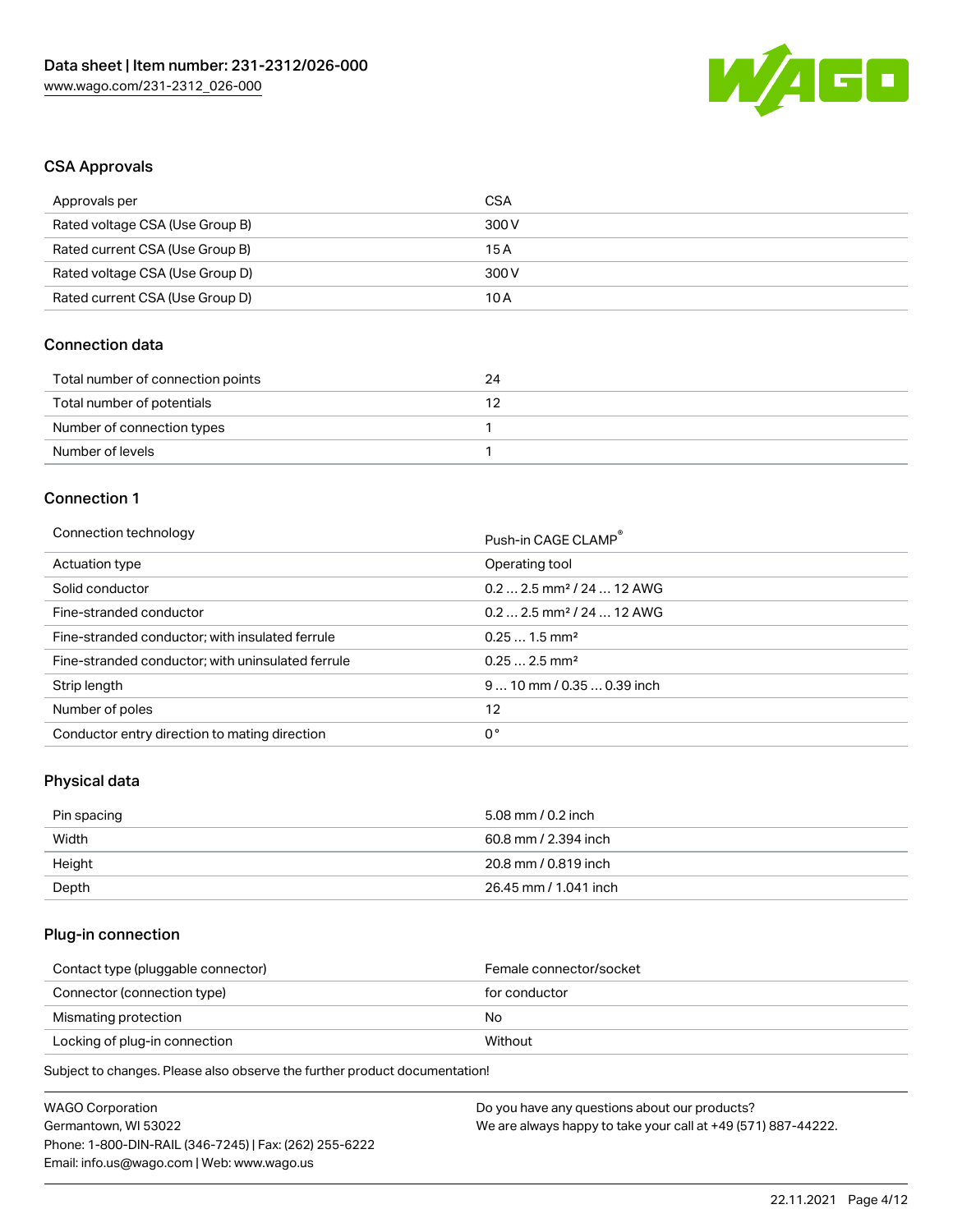

#### Material data

| Color                       | orange                            |
|-----------------------------|-----------------------------------|
| Material group              |                                   |
| Insulation material         | Polyamide (PA66)                  |
| Flammability class per UL94 | V <sub>0</sub>                    |
| Clamping spring material    | Chrome nickel spring steel (CrNi) |
| Contact material            | Copper alloy                      |
| Contact plating             | tin-plated                        |
| Fire load                   | 0.427 MJ                          |
| Weight                      | 26.7g                             |

#### Environmental requirements

| Limit temperature range<br>$+85 °C$<br>-ou |
|--------------------------------------------|
|--------------------------------------------|

### Commercial data

| <b>Product Group</b>  | 3 (Multi Conn. System) |
|-----------------------|------------------------|
| PU (SPU)              | 25 Stück               |
| Packaging type        | box                    |
| Country of origin     | PL                     |
| <b>GTIN</b>           | 4044918564731          |
| Customs tariff number | 8536694040             |

### Approvals / Certificates

#### Country specific Approvals

| Logo               | Approval                                     | <b>Additional Approval Text</b> | Certificate<br>name |
|--------------------|----------------------------------------------|---------------------------------|---------------------|
|                    | CВ<br>DEKRA Certification B.V.               | IEC 61984                       | NL-39756            |
| EMA<br><b>NEUR</b> | <b>KEMA/KEUR</b><br>DEKRA Certification B.V. | EN 61984                        | 2190761.01          |

#### Ship Approvals

|      | ABS      | -                        | ۱9۰                     |
|------|----------|--------------------------|-------------------------|
| Logo | Approval | Additional Approval Text | name                    |
|      |          |                          | ertificate <sup>2</sup> |

Subject to changes. Please also observe the further product documentation!

| <b>WAGO Corporation</b>                                | Do you have any questions about our products?                 |
|--------------------------------------------------------|---------------------------------------------------------------|
| Germantown, WI 53022                                   | We are always happy to take your call at +49 (571) 887-44222. |
| Phone: 1-800-DIN-RAIL (346-7245)   Fax: (262) 255-6222 |                                                               |
| Email: info.us@wago.com   Web: www.wago.us             |                                                               |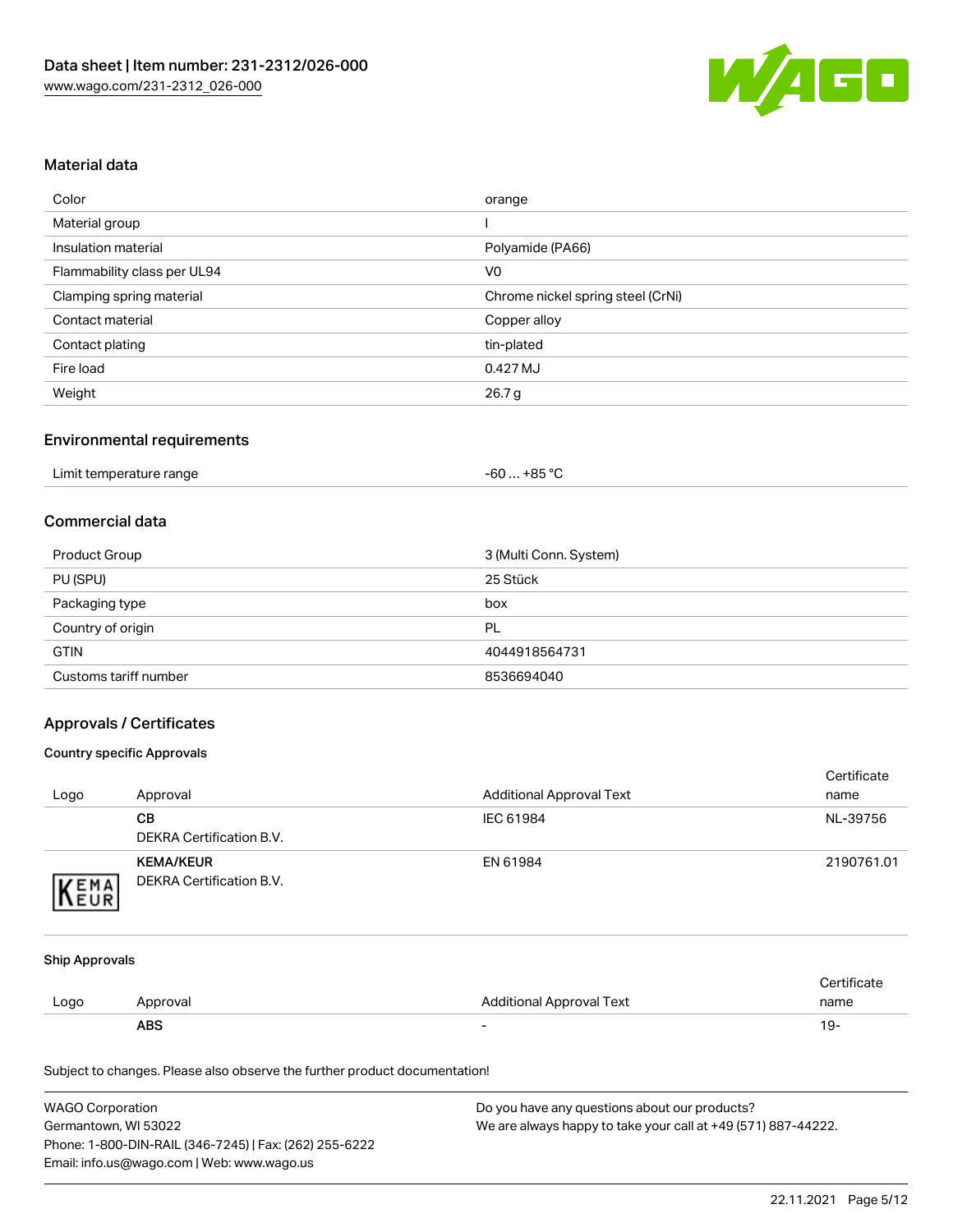

|                                                           | American Bureau of Shipping                                                                                                                                                                    |                                 | HG1869876-<br><b>PDA</b>         |
|-----------------------------------------------------------|------------------------------------------------------------------------------------------------------------------------------------------------------------------------------------------------|---------------------------------|----------------------------------|
|                                                           | <b>DNV GL</b><br>Det Norske Veritas, Germanischer Lloyd                                                                                                                                        |                                 | TAE000016Z                       |
| <b>UL-Approvals</b>                                       |                                                                                                                                                                                                |                                 |                                  |
| Logo                                                      | Approval                                                                                                                                                                                       | <b>Additional Approval Text</b> | Certificate<br>name              |
|                                                           | <b>UL</b><br>UL International Germany GmbH                                                                                                                                                     | <b>UL 1059</b>                  | E45172                           |
|                                                           | <b>UL</b><br>UL International Germany GmbH                                                                                                                                                     | <b>UL 1977</b>                  | E45171                           |
| Counterpart                                               | Item no.231-642                                                                                                                                                                                |                                 | www.wago.com/231-642             |
|                                                           | Male connector; 12-pole; Pin spacing 5.08 mm; orange                                                                                                                                           |                                 |                                  |
|                                                           | Item no.231-342/001-000<br>Male header; 12-pole; THT; 1.0 x 1.0 mm solder pin; straight; pin spacing 5.08 mm; orange                                                                           |                                 | www.wago.com/231-342/001-000     |
|                                                           | Item no.231-542/001-000<br>Male header; 12-pole; THT; 1.0 x 1.0 mm solder pin; angled; pin spacing 5.08 mm; orange                                                                             |                                 | www.wago.com/231-542/001-000     |
| <b>Optional accessories</b><br><b>Testing accessories</b> |                                                                                                                                                                                                |                                 |                                  |
| Testing accessories                                       |                                                                                                                                                                                                |                                 |                                  |
|                                                           | Item no.: 231-661<br>Test plugs for female connectors; for 5 mm and 5.08 mm pin spacing; 2,50 mm <sup>2</sup> ; light gray                                                                     |                                 | www.wago.com/231-661             |
| Marking accessories                                       |                                                                                                                                                                                                |                                 |                                  |
| Marking strip                                             |                                                                                                                                                                                                |                                 |                                  |
|                                                           | Item no.: 210-331/508-103<br>Marking strips; as a DIN A4 sheet; MARKED; 1-12 (200x); Height of marker strip: 2.3 mm/0.091 in; Strip<br>length 182 mm; Horizontal marking; Self-adhesive; white |                                 | www.wago.com/210-331<br>/508-103 |
|                                                           | Subject to changes. Please also observe the further product documentation!                                                                                                                     |                                 |                                  |

WAGO Corporation Germantown, WI 53022 Phone: 1-800-DIN-RAIL (346-7245) | Fax: (262) 255-6222 Email: info.us@wago.com | Web: www.wago.us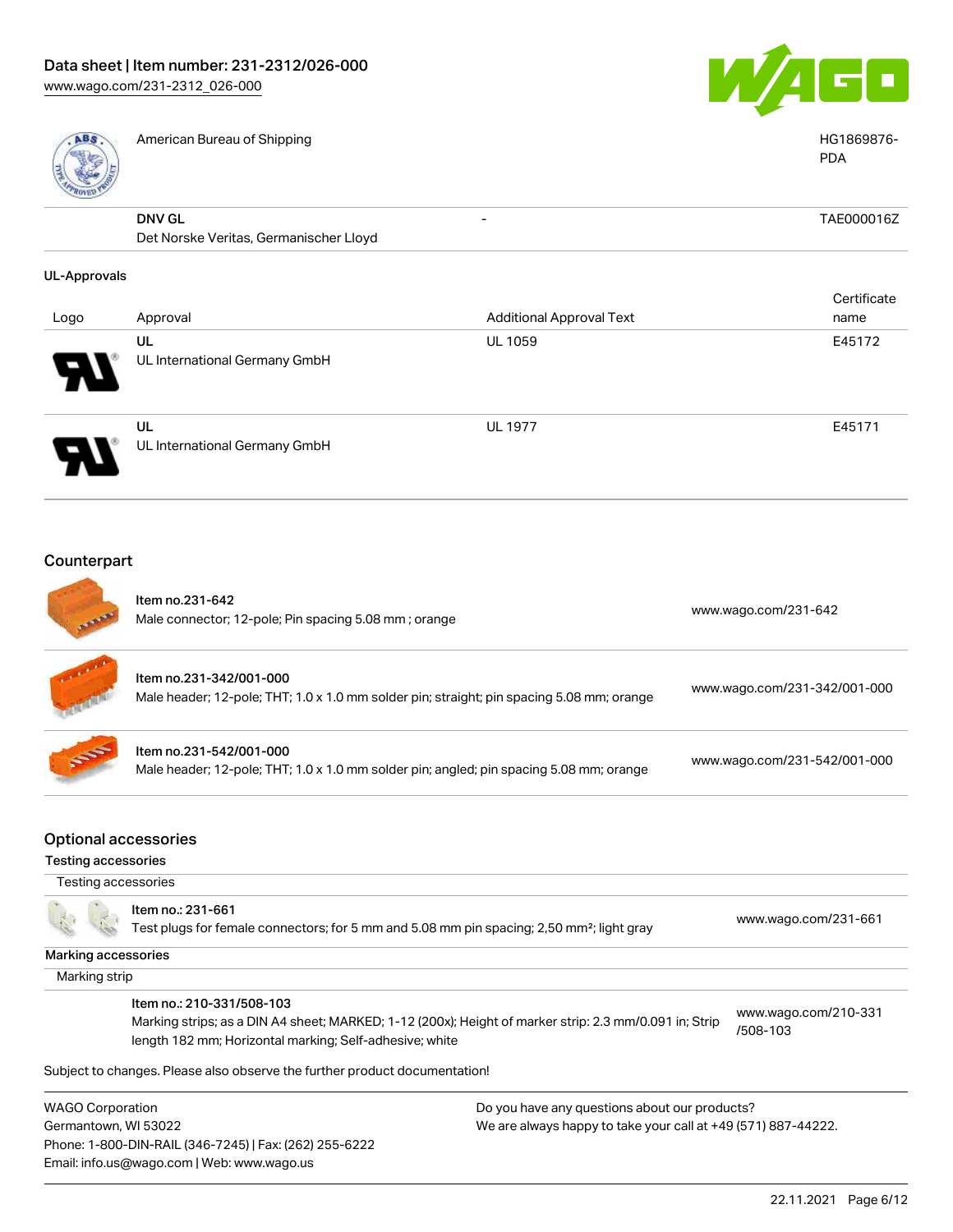[www.wago.com/231-2312\\_026-000](http://www.wago.com/231-2312_026-000)



|                         | Item no.: 210-331/508-104                                                                                                                                          | www.wago.com/210-331 |
|-------------------------|--------------------------------------------------------------------------------------------------------------------------------------------------------------------|----------------------|
|                         | Marking strips; as a DIN A4 sheet; MARKED; 13-24 (200x); Height of marker strip: 2.3 mm/0.091 in; Strip<br>length 182 mm; Horizontal marking; Self-adhesive; white | /508-104             |
|                         | Item no.: 210-332/508-202                                                                                                                                          | www.wago.com/210-332 |
|                         | Marking strips; as a DIN A4 sheet; MARKED; 1-16 (160x); Height of marker strip: 3 mm; Strip length 182<br>mm; Horizontal marking; Self-adhesive; white             | /508-202             |
|                         | Item no.: 210-332/508-204                                                                                                                                          | www.wago.com/210-332 |
|                         | Marking strips; as a DIN A4 sheet; MARKED; 17-32 (160x); Height of marker strip: 3 mm; Strip length<br>182 mm; Horizontal marking; Self-adhesive; white            | /508-204             |
|                         | Item no.: 210-332/508-206                                                                                                                                          | www.wago.com/210-332 |
|                         | Marking strips; as a DIN A4 sheet; MARKED; 33-48 (160x); Height of marker strip: 3 mm; Strip length<br>182 mm; Horizontal marking; Self-adhesive; white            | /508-206             |
|                         | Item no.: 210-332/508-205                                                                                                                                          | www.wago.com/210-332 |
|                         | Marking strips; as a DIN A4 sheet; MARKED; 1-32 (80x); Height of marker strip: 3 mm; Strip length 182<br>mm; Horizontal marking; Self-adhesive; white              | /508-205             |
| <b>Strain relief</b>    |                                                                                                                                                                    |                      |
| Strain relief plate     |                                                                                                                                                                    |                      |
|                         | Item no.: 734-428                                                                                                                                                  | www.wago.com/734-428 |
|                         | Strain relief plate; orange                                                                                                                                        |                      |
| Insulations stops       |                                                                                                                                                                    |                      |
| Insulation stop         |                                                                                                                                                                    |                      |
|                         | Item no.: 231-672                                                                                                                                                  |                      |
|                         | Insulation stop; 0.75 - 1 mm <sup>2</sup> ; dark gray                                                                                                              | www.wago.com/231-672 |
|                         | Item no.: 231-670                                                                                                                                                  |                      |
|                         | Insulation stop; 0.08-0.2 mm <sup>2</sup> / 0.2 mm <sup>2</sup> "s"; white                                                                                         | www.wago.com/231-670 |
|                         |                                                                                                                                                                    |                      |
| <b>CALL</b>             | Item no.: 231-671<br>Insulation stop; 0.25 - 0.5 mm <sup>2</sup> ; light gray                                                                                      | www.wago.com/231-671 |
| Ferrules                |                                                                                                                                                                    |                      |
| Ferrule                 |                                                                                                                                                                    |                      |
|                         | Item no.: 216-101                                                                                                                                                  | www.wago.com/216-101 |
|                         | Ferrule; Sleeve for 0.5 mm <sup>2</sup> / AWG 22; uninsulated; electro-tin plated; silver-colored                                                                  |                      |
|                         | Item no.: 216-104<br>Ferrule; Sleeve for 1.5 mm <sup>2</sup> / AWG 16; uninsulated; electro-tin plated; silver-colored                                             | www.wago.com/216-104 |
|                         | Item no.: 216-106                                                                                                                                                  |                      |
|                         | Subject to changes. Please also observe the further product documentation!                                                                                         |                      |
| <b>WAGO Corporation</b> | Do you have any questions about our products?                                                                                                                      |                      |
|                         |                                                                                                                                                                    |                      |

Germantown, WI 53022 Phone: 1-800-DIN-RAIL (346-7245) | Fax: (262) 255-6222 Email: info.us@wago.com | Web: www.wago.us

22.11.2021 Page 7/12

We are always happy to take your call at +49 (571) 887-44222.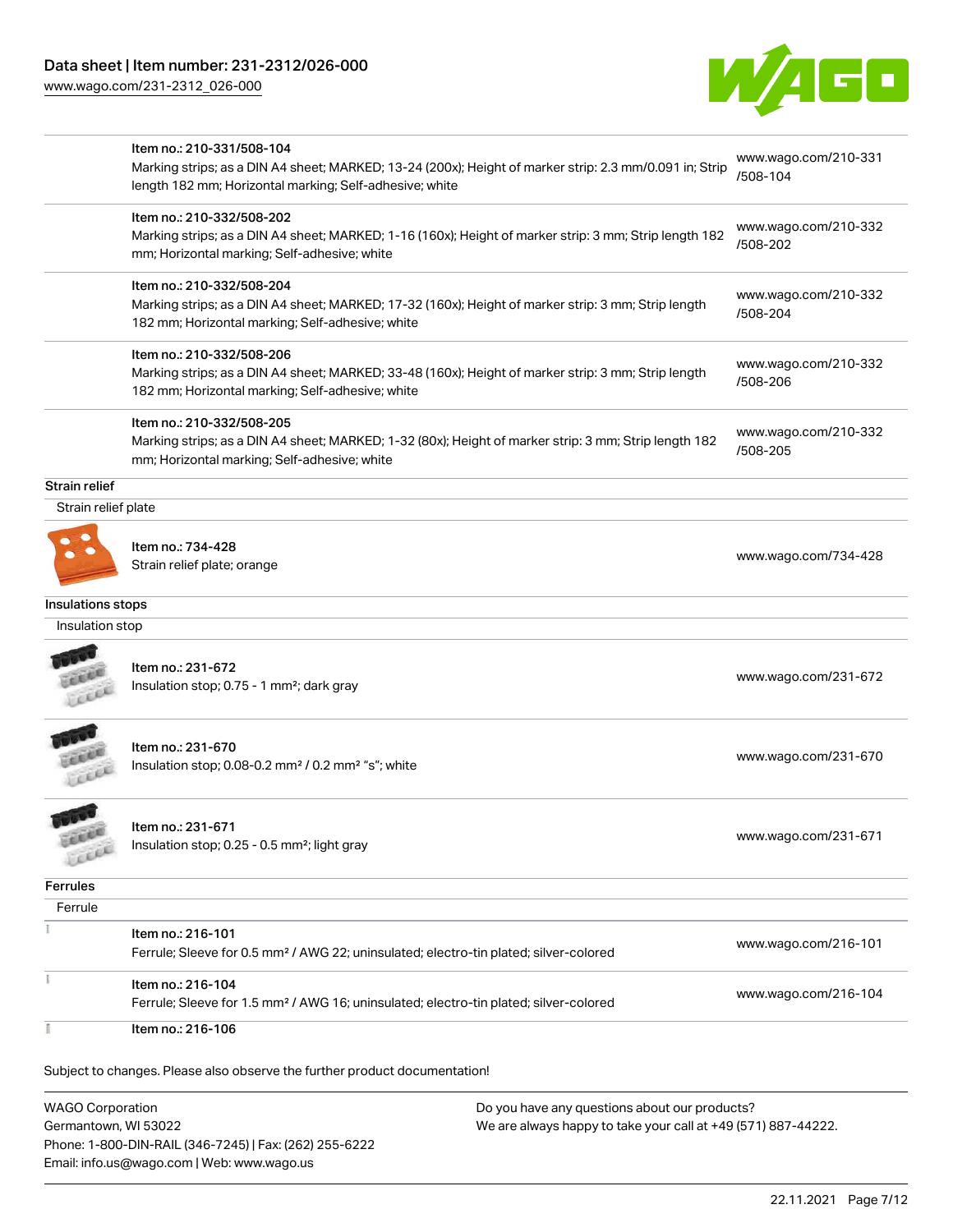

Ferrule; Sleeve for 2.5 mm² / AWG 14; uninsulated; electro-tin plated; silver-colored [www.wago.com/216-106](http://www.wago.com/216-106)  $\frac{1}{2}$ Item no.: 216-102 Ferrule; Sleeve for 0.75 mm² / AWG 20; uninsulated; electro-tin plated; silver-colored [www.wago.com/216-102](http://www.wago.com/216-102) Item no.: 216-103 Ferrule; Sleeve for 1 mm² / AWG 18; uninsulated; electro-tin plated [www.wago.com/216-103](http://www.wago.com/216-103) Item no.: 216-123 Ferrule; Sleeve for 1 mm² / AWG 18; uninsulated; electro-tin plated; silver-colored [www.wago.com/216-123](http://www.wago.com/216-123) Item no.: 216-122 Ferrule; Sleeve for 0.75 mm² / AWG 20; uninsulated; electro-tin plated; silver-colored [www.wago.com/216-122](http://www.wago.com/216-122) Item no.: 216-124 Ferrule; Sleeve for 1.5 mm² / AWG 16; uninsulated; electro-tin plated [www.wago.com/216-124](http://www.wago.com/216-124) Item no.: 216-142 Ferrule; Sleeve for 0.75 mm² / 18 AWG; uninsulated; electro-tin plated; electrolytic copper; gastight [www.wago.com/216-142](http://www.wago.com/216-142) crimped; acc. to DIN 46228, Part 1/08.92 Item no.: 216-132 Ferrule; Sleeve for 0.34 mm² / AWG 24; uninsulated; electro-tin plated [www.wago.com/216-132](http://www.wago.com/216-132) Item no.: 216-121 Ferrule; Sleeve for 0.5 mm² / AWG 22; uninsulated; electro-tin plated; silver-colored [www.wago.com/216-121](http://www.wago.com/216-121) Item no.: 216-143 Ferrule; Sleeve for 1 mm² / AWG 18; uninsulated; electro-tin plated; electrolytic copper; gastight [www.wago.com/216-143](http://www.wago.com/216-143) crimped; acc. to DIN 46228, Part 1/08.92 Item no.: 216-131 Ferrule; Sleeve for 0.25 mm² / AWG 24; uninsulated; electro-tin plated; silver-colored [www.wago.com/216-131](http://www.wago.com/216-131) Item no.: 216-141 Ferrule; Sleeve for 0.5 mm² / 20 AWG; uninsulated; electro-tin plated; electrolytic copper; gastight [www.wago.com/216-141](http://www.wago.com/216-141) crimped; acc. to DIN 46228, Part 1/08.92 Item no.: 216-152 Ferrule; Sleeve for 0.34 mm² / AWG 24; uninsulated; electro-tin plated [www.wago.com/216-152](http://www.wago.com/216-152) Item no.: 216-203 Ferrule; Sleeve for 1 mm² / AWG 18; insulated; electro-tin plated; red [www.wago.com/216-203](http://www.wago.com/216-203) Item no.: 216-202 Ferrule; Sleeve for 0.75 mm² / 18 AWG; insulated; electro-tin plated; gray [www.wago.com/216-202](http://www.wago.com/216-202) Item no.: 216-151 Ferrule; Sleeve for 0.25 mm² / AWG 24; uninsulated; electro-tin plated [www.wago.com/216-151](http://www.wago.com/216-151) Item no.: 216-204 Ferrule; Sleeve for 1.5 mm² / AWG 16; insulated; electro-tin plated; black [www.wago.com/216-204](http://www.wago.com/216-204) Item no.: 216-144 Ferrule; Sleeve for 1.5 mm² / AWG 16; uninsulated; electro-tin plated; electrolytic copper; gastight [www.wago.com/216-144](http://www.wago.com/216-144) crimped; acc. to DIN 46228, Part 1/08.92; silver-colored Subject to changes. Please also observe the further product documentation!

WAGO Corporation Germantown, WI 53022 Phone: 1-800-DIN-RAIL (346-7245) | Fax: (262) 255-6222 Email: info.us@wago.com | Web: www.wago.us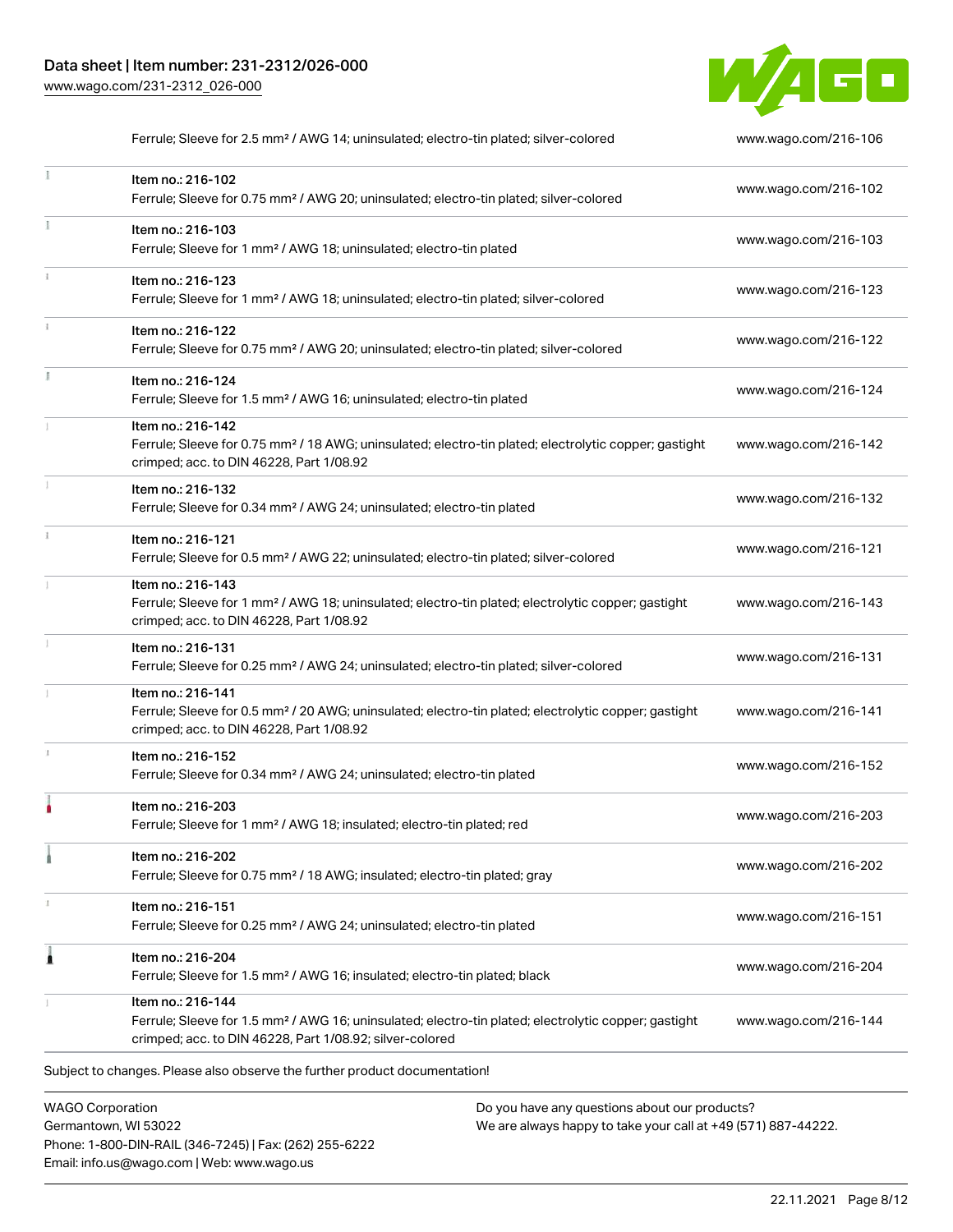### Data sheet | Item number: 231-2312/026-000

[www.wago.com/231-2312\\_026-000](http://www.wago.com/231-2312_026-000)



|   | Item no.: 216-201<br>Ferrule; Sleeve for 0.5 mm <sup>2</sup> / 20 AWG; insulated; electro-tin plated; white                                                                                             | www.wago.com/216-201 |
|---|---------------------------------------------------------------------------------------------------------------------------------------------------------------------------------------------------------|----------------------|
|   | Item no.: 216-223<br>Ferrule; Sleeve for 1 mm <sup>2</sup> / AWG 18; insulated; electro-tin plated; red                                                                                                 | www.wago.com/216-223 |
|   | Item no.: 216-241<br>Ferrule; Sleeve for 0.5 mm <sup>2</sup> / 20 AWG; insulated; electro-tin plated; electrolytic copper; gastight<br>crimped; acc. to DIN 46228, Part 4/09.90; white                  | www.wago.com/216-241 |
|   | Item no.: 216-242<br>Ferrule; Sleeve for 0.75 mm <sup>2</sup> / 18 AWG; insulated; electro-tin plated; electrolytic copper; gastight<br>crimped; acc. to DIN 46228, Part 4/09.90; gray                  | www.wago.com/216-242 |
|   | Item no.: 216-222<br>Ferrule; Sleeve for 0.75 mm <sup>2</sup> / 18 AWG; insulated; electro-tin plated; gray                                                                                             | www.wago.com/216-222 |
|   | Item no.: 216-221<br>Ferrule; Sleeve for 0.5 mm <sup>2</sup> / 20 AWG; insulated; electro-tin plated; white                                                                                             | www.wago.com/216-221 |
| Â | Item no.: 216-224<br>Ferrule; Sleeve for 1.5 mm <sup>2</sup> / AWG 16; insulated; electro-tin plated; black                                                                                             | www.wago.com/216-224 |
| ٥ | Item no.: 216-243<br>Ferrule; Sleeve for 1 mm <sup>2</sup> / AWG 18; insulated; electro-tin plated; electrolytic copper; gastight crimped; www.wago.com/216-243<br>acc. to DIN 46228, Part 4/09.90; red |                      |
| Â | Item no.: 216-244<br>Ferrule; Sleeve for 1.5 mm <sup>2</sup> / AWG 16; insulated; electro-tin plated; electrolytic copper; gastight<br>crimped; acc. to DIN 46228, Part 4/09.90; black                  | www.wago.com/216-244 |
|   | Item no.: 216-263<br>Ferrule; Sleeve for 1 mm <sup>2</sup> / AWG 18; insulated; electro-tin plated; electrolytic copper; gastight crimped; www.wago.com/216-263<br>acc. to DIN 46228, Part 4/09.90; red |                      |
| Â | Item no.: 216-264<br>Ferrule; Sleeve for 1.5 mm <sup>2</sup> / AWG 16; insulated; electro-tin plated; electrolytic copper; gastight<br>crimped; acc. to DIN 46228, Part 4/09.90; black                  | www.wago.com/216-264 |
| 1 | Item no.: 216-284<br>Ferrule; Sleeve for 1.5 mm <sup>2</sup> / AWG 16; insulated; electro-tin plated; electrolytic copper; gastight<br>crimped; acc. to DIN 46228, Part 4/09.90; black                  | www.wago.com/216-284 |
|   | Item no.: 216-262<br>Ferrule; Sleeve for 0.75 mm <sup>2</sup> / 18 AWG; insulated; electro-tin plated; electrolytic copper; gastight<br>crimped; acc. to DIN 46228, Part 4/09.90; gray                  | www.wago.com/216-262 |
|   | Item no.: 216-301<br>Ferrule; Sleeve for 0.25 mm <sup>2</sup> / AWG 24; insulated; electro-tin plated; yellow                                                                                           | www.wago.com/216-301 |
|   | Item no.: 216-321<br>Ferrule; Sleeve for 0.25 mm <sup>2</sup> / AWG 24; insulated; electro-tin plated; yellow                                                                                           | www.wago.com/216-321 |
|   | Item no.: 216-322<br>Ferrule; Sleeve for 0.34 mm <sup>2</sup> / 22 AWG; insulated; electro-tin plated; green                                                                                            | www.wago.com/216-322 |
|   | Item no.: 216-302<br>Ferrule; Sleeve for 0.34 mm <sup>2</sup> / 22 AWG; insulated; electro-tin plated; light turquoise                                                                                  | www.wago.com/216-302 |

WAGO Corporation Germantown, WI 53022 Phone: 1-800-DIN-RAIL (346-7245) | Fax: (262) 255-6222 Email: info.us@wago.com | Web: www.wago.us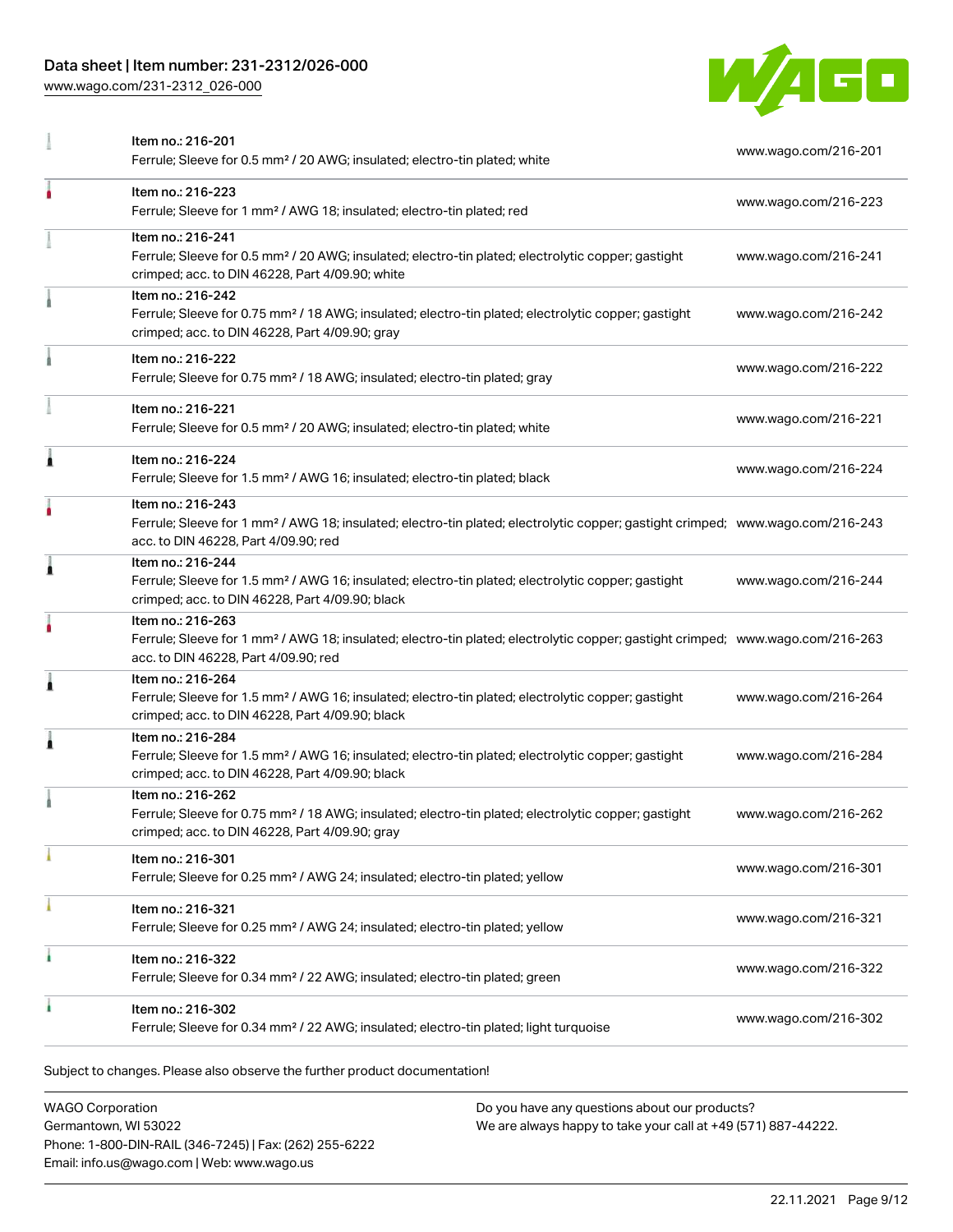### Data sheet | Item number: 231-2312/026-000

[www.wago.com/231-2312\\_026-000](http://www.wago.com/231-2312_026-000)



| Tools |                                                                                                                  |                      |  |  |  |
|-------|------------------------------------------------------------------------------------------------------------------|----------------------|--|--|--|
|       | Operating tool                                                                                                   |                      |  |  |  |
|       | Item no.: 209-130<br>Operating tool; suitable for 264, 280 and 281 Series; 1-way; of insulating material; white  | www.wago.com/209-130 |  |  |  |
|       | Item no.: 210-657<br>Operating tool; Blade: 3.5 x 0.5 mm; with a partially insulated shaft; short; multicoloured | www.wago.com/210-657 |  |  |  |
|       | Item no.: 210-720<br>Operating tool; Blade: 3.5 x 0.5 mm; with a partially insulated shaft; multicoloured        | www.wago.com/210-720 |  |  |  |
|       | Item no.: 280-432<br>Operating tool; made of insulating material; 2-way; white                                   | www.wago.com/280-432 |  |  |  |
|       | Item no.: 280-434<br>Operating tool; made of insulating material; 4-way                                          | www.wago.com/280-434 |  |  |  |
|       | Item no.: 280-437<br>Operating tool; made of insulating material; 7-way                                          | www.wago.com/280-437 |  |  |  |
|       | Item no.: 280-440<br>Operating tool; made of insulating material; 10-way                                         | www.wago.com/280-440 |  |  |  |
|       | Item no.: 280-435<br>Operating tool; made of insulating material; 5-way; gray                                    | www.wago.com/280-435 |  |  |  |
|       | Item no.: 280-436<br>Operating tool; made of insulating material; 6-way                                          | www.wago.com/280-436 |  |  |  |
|       | Item no.: 280-438<br>Operating tool; made of insulating material; 8-way                                          | www.wago.com/280-438 |  |  |  |
|       | Item no.: 280-433<br>Operating tool; made of insulating material; 3-way                                          | www.wago.com/280-433 |  |  |  |

### Downloads **Documentation**

| <b>Additional Information</b> |            |               |          |
|-------------------------------|------------|---------------|----------|
| Technical explanations        | 2019 Apr 3 | pdf<br>2.0 MB | Download |
|                               |            |               |          |
| <b>CAD files</b>              |            |               |          |
| CAD data                      |            |               |          |
| 2D/3D Models 231-2312/026-000 |            | URL           | Download |
|                               |            |               |          |

Subject to changes. Please also observe the further product documentation!

WAGO Corporation Germantown, WI 53022 Phone: 1-800-DIN-RAIL (346-7245) | Fax: (262) 255-6222 Email: info.us@wago.com | Web: www.wago.us Do you have any questions about our products? We are always happy to take your call at +49 (571) 887-44222.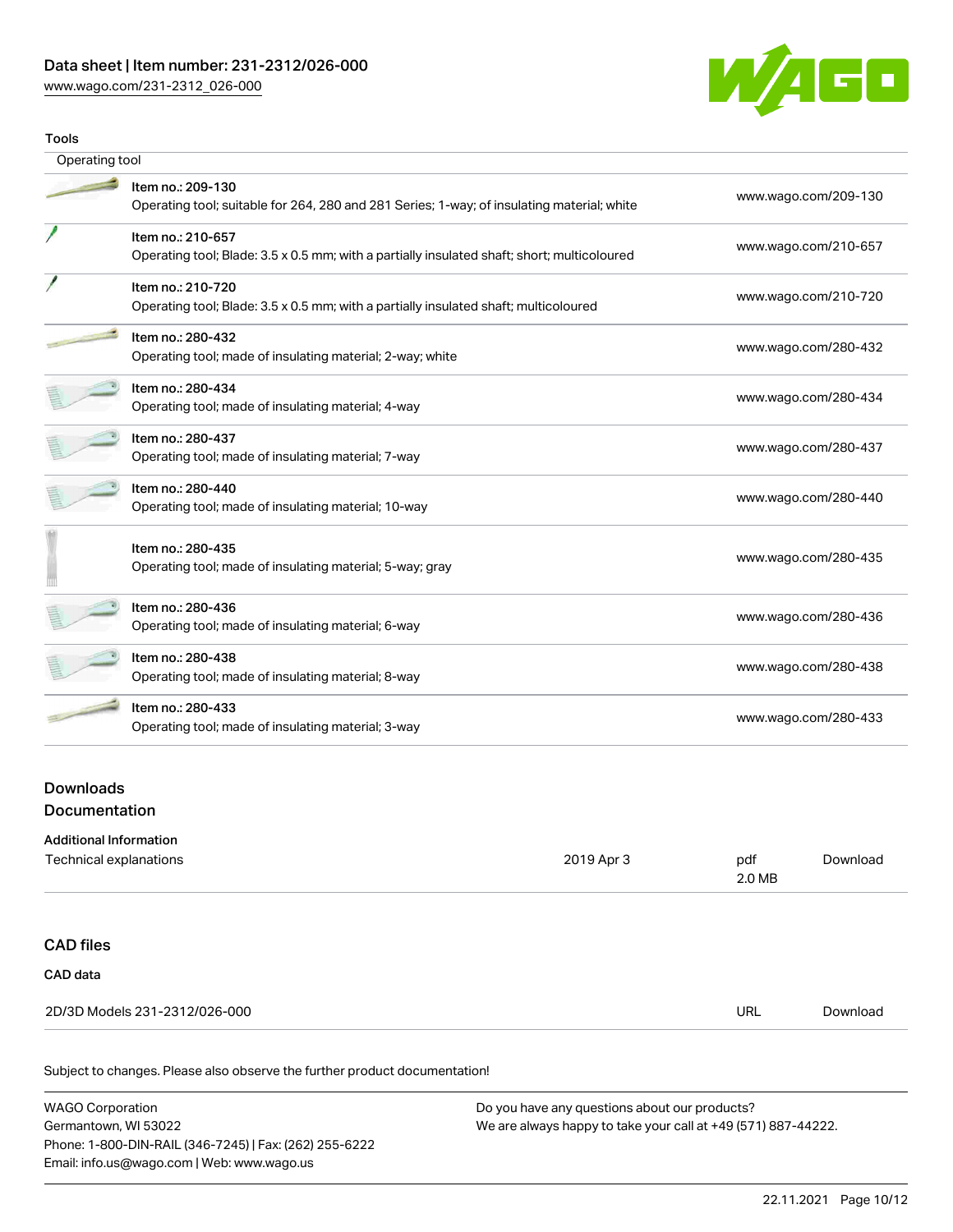

#### CAE data

| EPLAN Data Portal 231-2312/026-000 | URL | Download |
|------------------------------------|-----|----------|
| ZUKEN Portal 231-2312/026-000      | URL | Download |
| EPLAN Data Portal 231-2312/026-000 | URL | Download |

#### Environmental Product Compliance

#### Compliance Search

| Environmental Product Compliance 231-2312/026-000                                                      | URL | Download |
|--------------------------------------------------------------------------------------------------------|-----|----------|
| 2-conductor female connector; Push-in CAGE CLAMP <sup>®</sup> ; 2.5 mm <sup>2</sup> ; Pin spacing 5.08 |     |          |
| mm; 12-pole; with integrated end plate; 2,50 mm <sup>2</sup> ; orange                                  |     |          |

#### Installation Notes

#### Conductor termination



Operating Push-in CAGE CLAMP® is easy, fast and identical to that of CAGE CLAMP®. The screwdriver is fully inserted into the operating slot, holding Push-in CAGE CLAMP® open. After the conductor has been inserted into the clamping unit and the screwdriver been withdrawn, the conductor is clamped safely. Solid and fine-stranded conductors < 0.5 mm² (20 AWG) are terminated and removed using a screwdriver.

#### Conductor termination

Subject to changes. Please also observe the further product documentation!

WAGO Corporation Germantown, WI 53022 Phone: 1-800-DIN-RAIL (346-7245) | Fax: (262) 255-6222 Email: info.us@wago.com | Web: www.wago.us